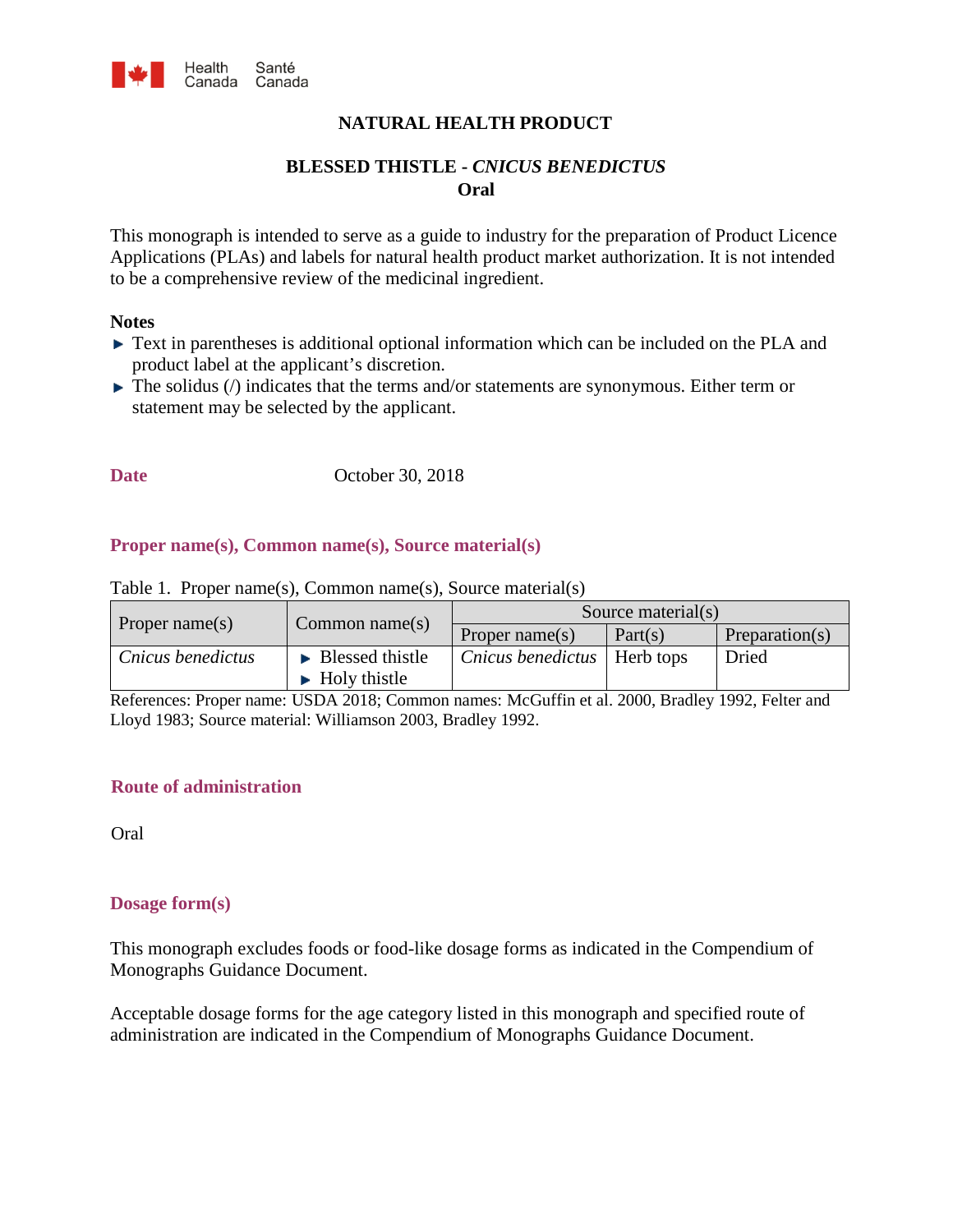

### **Use(s) or Purpose(s)**

- **Traditionally used in Herbal Medicine as a digestive tonic and bitter to increase appetite and** aid digestion (stomachic) (Blumenthal et al. 2000; Bradley 1992; Felter and Lloyd 1983; Wren 1907).
- ► Traditionally used in Herbal Medicine to help relieve indigestion (dyspepsia) (Bradley 1992; Felter and Lloyd 1983; Wren 1907).
- Traditionally used in Herbal Medicine as an expectorant to help relieve cold symptoms such as excessive mucus build up (excessive catarrh) (Williamson 2003; Felter and Lloyd 1983).

The following combined use(s) or purpose(s) is/are also acceptable:

**Traditionally used in Herbal Medicine as a digestive tonic and bitter to increase appetite, aid** digestion (stomachic) and help relieve indigestion (dyspepsia) (Blumenthal et al. 2000; Bradley 1992; Felter and Lloyd 1983; Wren 1907).

#### **Note**

Claims for traditional use must include the term "Herbal Medicine", "Traditional Chinese Medicine", or "Ayurveda".

## **Dose(s)**

### **Subpopulation(s)**

Adults 18 years and older

### **Quantity(ies)**

Methods of preparation: Dry, Powder, Non-Standardised Extracts (Dry extract, Tincture, Fluid extract, Decoction, Infusion)

0.6-6 grams of dried herb tops, per day (Blumenthal et al. 2000; Bradley 1992; Felter and Lloyd 1983)

### **Direction(s) for use**

No statement required.

### **Duration(s) of use**

No statement required.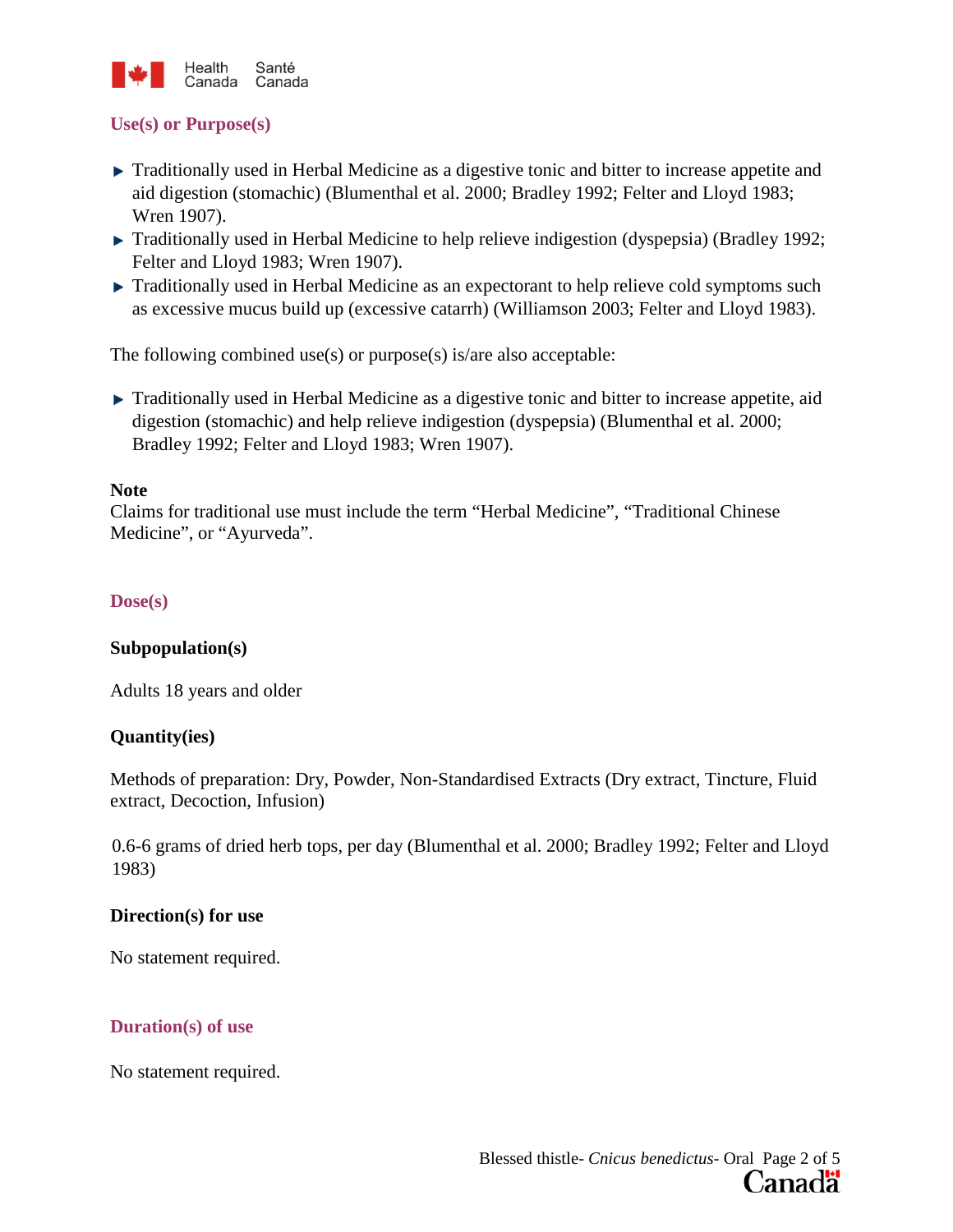

#### **Risk information**

### **Caution(s) and warning(s)**

- Consult a health care practitioner/health care provider/health care professional/doctor/ physician if symptoms persist or worsen.
- Consult a health care practitioner/health care provider/health care professional/doctor/ physician prior to use if you are breastfeeding.

### **Contraindication(s)**

Do not use this product if you are pregnant (McGuffin 1997; Bradley 1992; Felter and Lloyd 1983).

#### **Known adverse reaction(s)**

Stop use if hypersensitivity/allergy occurs (Brinker 2010; Blumenthal et al. 2000).

### **Non-medicinal ingredients**

Must be chosen from the current Natural Health Products Ingredients Database (NHPID) and must meet the limitations outlined in the database.

#### **Storage conditions**

No statement required.

### **Specifications**

- $\blacktriangleright$  The finished product specifications must be established in accordance with the requirements described in the Natural and Non-prescription Health Products Directorate (NNHPD) Quality of Natural Health Products Guide.
- $\blacktriangleright$  The medicinal ingredient must comply with the requirements outlined in the NHPID.

### **References cited**

Blumenthal M, Goldberg A, Brinkmann J, editors. Herbal Medicine: Expanded Commission E Monographs. Boston (MA): Integrative Medicine Communications; 2000.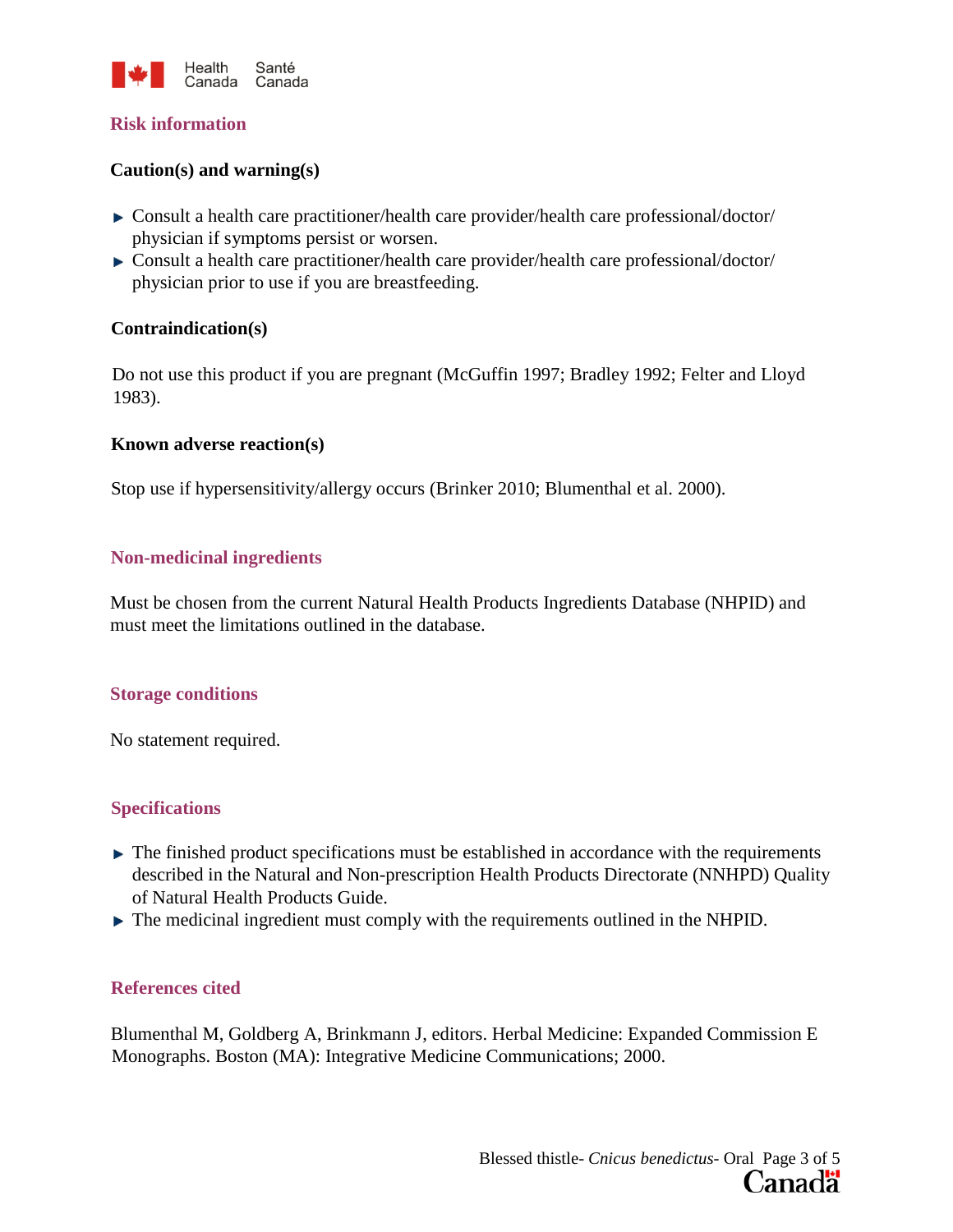

Bradley PR, editor. British Herbal Compendium: A Handbook of Scientific Information on Widely Used Plant Drugs, Volume 1. Bournemouth (UK): British Herbal Medicine Association; 1992.

Brinker F. Herb Contraindications and Drug Interactions, 4th edition. Sandy (OR): Eclectic Medical Publications; 2010.

Felter HW, Lloyd JU. King's American Dispensatory, Volume 1, 18<sup>th</sup> edition. Sandy (OR): Eclectic Medical Publications; 1983 [Reprint of 1898 original].

McGuffin M, Hobbs C, Upton R, Goldberg A, editors. American Herbal Products Association's Botanical Safety Handbook. Boca Raton (FL): CRC Press; 1997.

McGuffin M, Kartesz JT, Leung AY, Tucker AO, editors. Herbs of Commerce, 2<sup>nd</sup> edition. Silver Spring (MD): American Herbal Products Association; 2000.

USDA 2018: United States Department of Agriculture, Agricultural Research Service, National Genetic Resources Program. Germplasm Resources Information Network (GRIN). *Cnicus benedictus* L*.* National Germplasm Resources Laboratory, Beltsville (MD). [Accessed 2018 August 7]. Available from: http://www.ars-grin.gov/cgi-bin/npgs/html/tax\_search.pl

Williamson EM. Potter's Herbal Cyclopaedia: The Authoritative Reference work on Plants with a Known Medical Use. Saffron Walden (UK): The C.W. Daniel Company Limited; 2003.

Wren RC. Potter's Cyclopedia of Botanical Drugs and Preparations. London (UK): Potter and Clark; 1907.

# **References reviewed**

BHP 1983: British Herbal Pharmacopoeia. Cowling (UK): British Herbal Medical Association; 1983.

Blumenthal M, Busse W, Goldberg A, Gruenwald J, Hall T, Riggins C, Rister R, editors. The Complete German Commission E Monographs: Therapeutic Guide to Herbal Medicines. Austin (TX): American Botanical Council; 1998.

Bruneton J. Pharmacognosie, phytochimie, plantes médicinales.  $3<sup>rd</sup>$  edition. Tec & Doc, Paris (FR); 1999.

Dorland's 2004. Dorland's Illustrated Medical Dictionary. Online edition. Toronto (ON): WB Saunders Company, an Elsevier imprint; 2004. [Accessed 2008 January 23]. Available at: